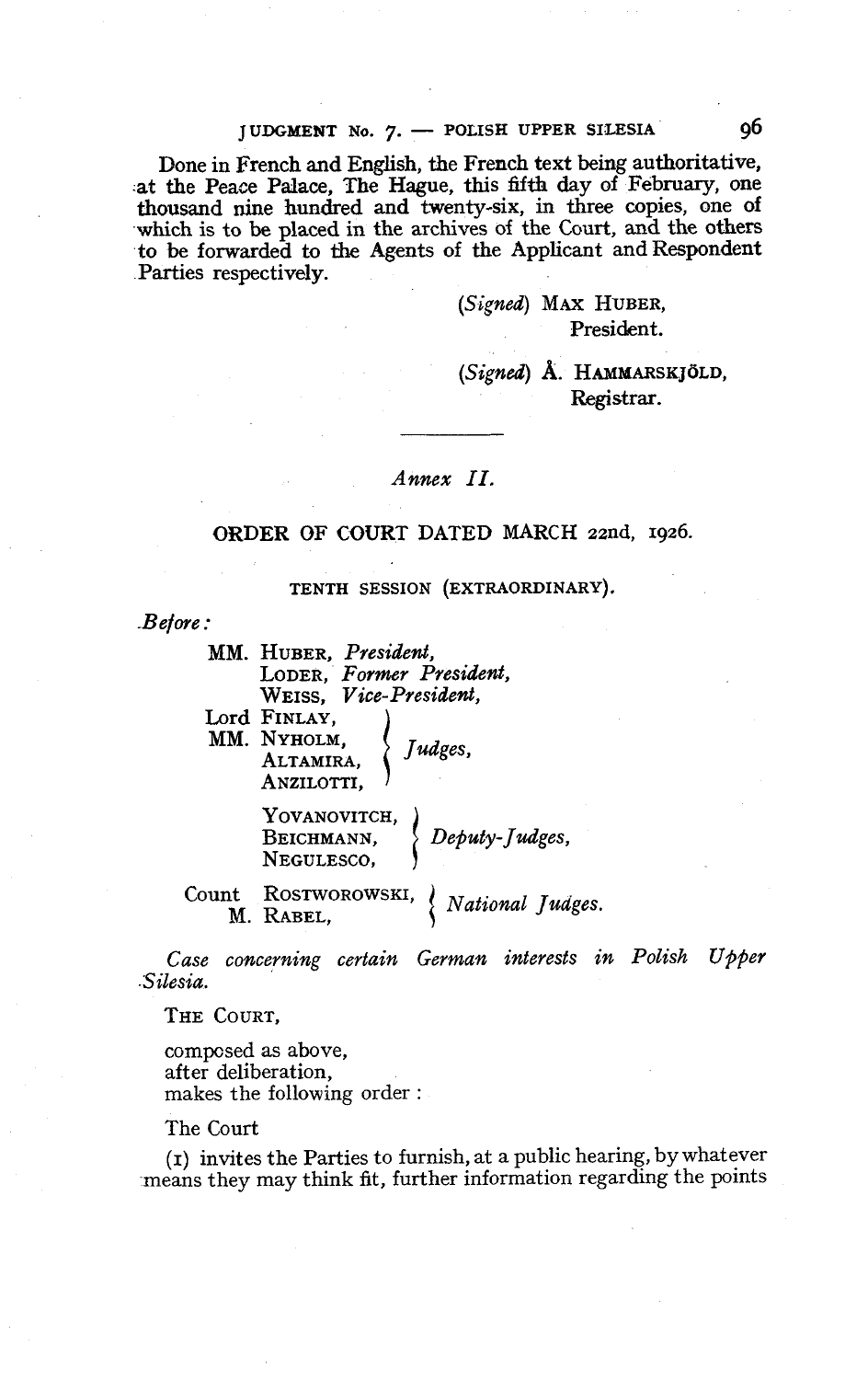mation sur les points retenus par la Cour à cette fin, sous réserve du droit pour la Cour, si les données ainsi fournies étaient jugées, par elle, insuffisantes, d'y suppléer par les moyens que lui réserve le Statut ;

2) charge le Président de fixer la date de l'audience dont il s'agit, aprèç s'être informé des desiderata des Parties.

Fait en français et en anglais, le texte français faisant foi, au Palais de la Paix, à La Haye, le vingt-deux mars mil neuf cent vingt-six, en trois exemplaires, dont l'un restera déposé aux archives de la Cour et dont les autres seront transmis aux agents des Gouvernements des Puissances requérante et défenderesse respectivement.

> Le Président de la Cour: (Signé) MAX **HUBER.**

Le Greffier de la Cour : *(Sig~t?)* **A. HAMMARSKJOLD,**